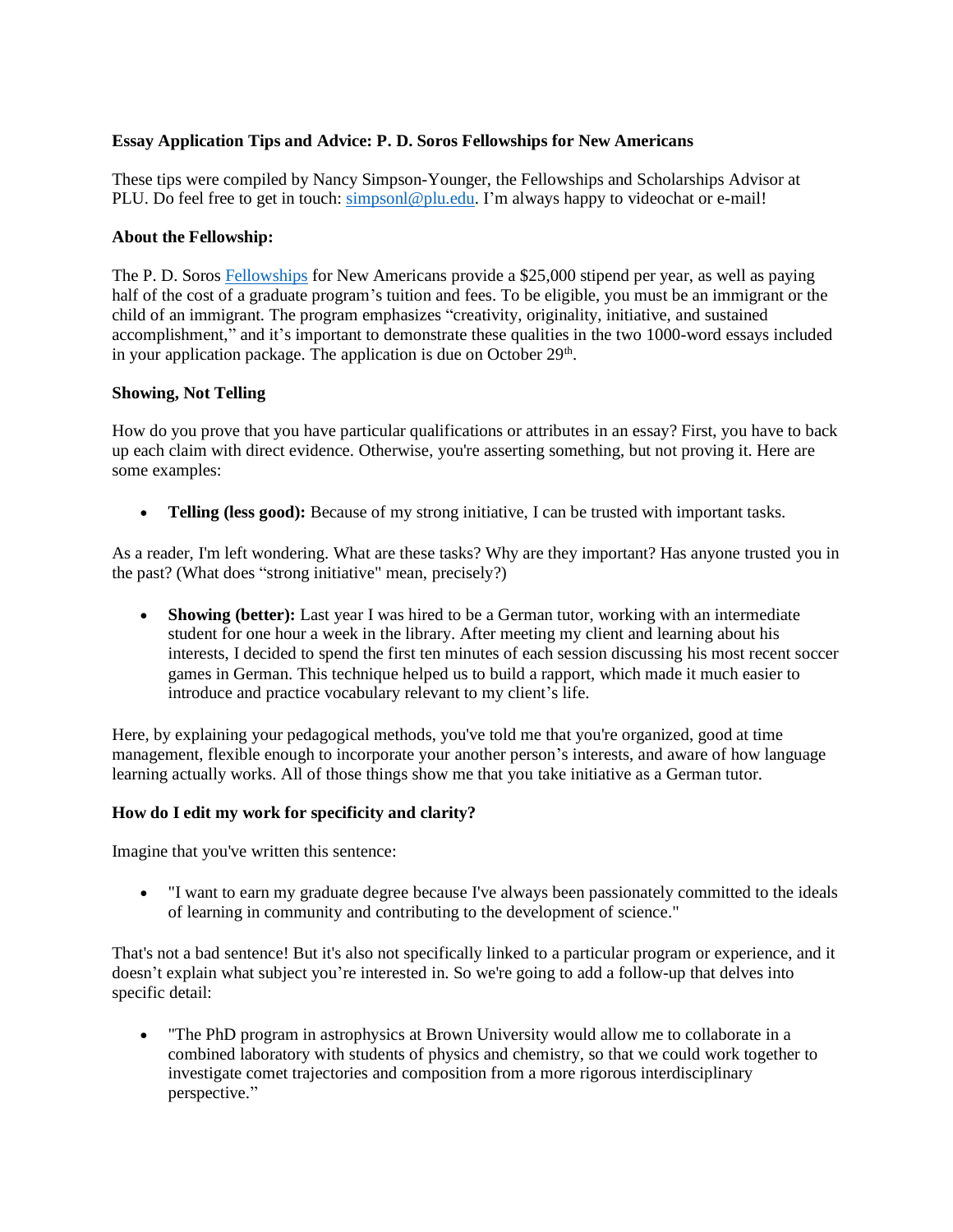The second sentence cites specific examples to prove a claim and links to the specific degree program that the speaker is hoping to pursue.

If you only have room for one of those sentences within the word count, you can combine the best features of both. That might look something like this:

• "Because I'm committed to rigorous, interdisciplinary science, I'm applying for a PhD in astrophysics at Brown University, where I can collaborate directly with physics and chemistry students to study comet trajectories and composition."

# **How to Edit Down to Meet a Word Limit**

It can be extremely difficult to get down to a word limit. While the Soros Fellowship has two essays that are 1000 words each, I'm going to model the process of "editing down" on a much smaller essay of 100 words, just to give you a sense of how things might go:

• First try: "After I graduate from PLU, I'm planning to become a college professor, specializing in English literature of the early modern era. Because I'm particularly compelled by Sir Philip Sidney's work, I'm planning to apply for graduate school to study the early modern lyric poets and their attitudes toward gender, with a special focus on questions of consciousness and disability theory. Getting a scholarship to the University of Kent would allow me to do my master's work near Penshurst, where I could consult manuscripts, learn from expert curators, volunteer at Sidney's estate, and deepen my understanding of early modern poetry. The experience would be invaluable for my future career preparation."

That's 109 words. Here are some options for getting to 100:

- Get rid of the last sentence, which just summarizes obvious things. (That makes it 99!)
- Stop saying "I." For example: "After I graduate from PLU, I'm planning..." could become "After graduating from PLU, I plan..."
- Rephrase things. "English literature of the early modern era" could become "early modern English literature." (In a pinch, "early modern" could even become "Renaissance.)
- Add precision. "Because I'm particularly compelled by Sir Philip Sidney's work" doesn't explain what compels you. That phrase could become "Focusing on sonnets that link gender to embodiment"--losing one net word, but adding an explanation, and allowing you to streamline later sections in a cascade effect.

It absolutely matters that you get to the word limit, because going over could be grounds for disqualification.